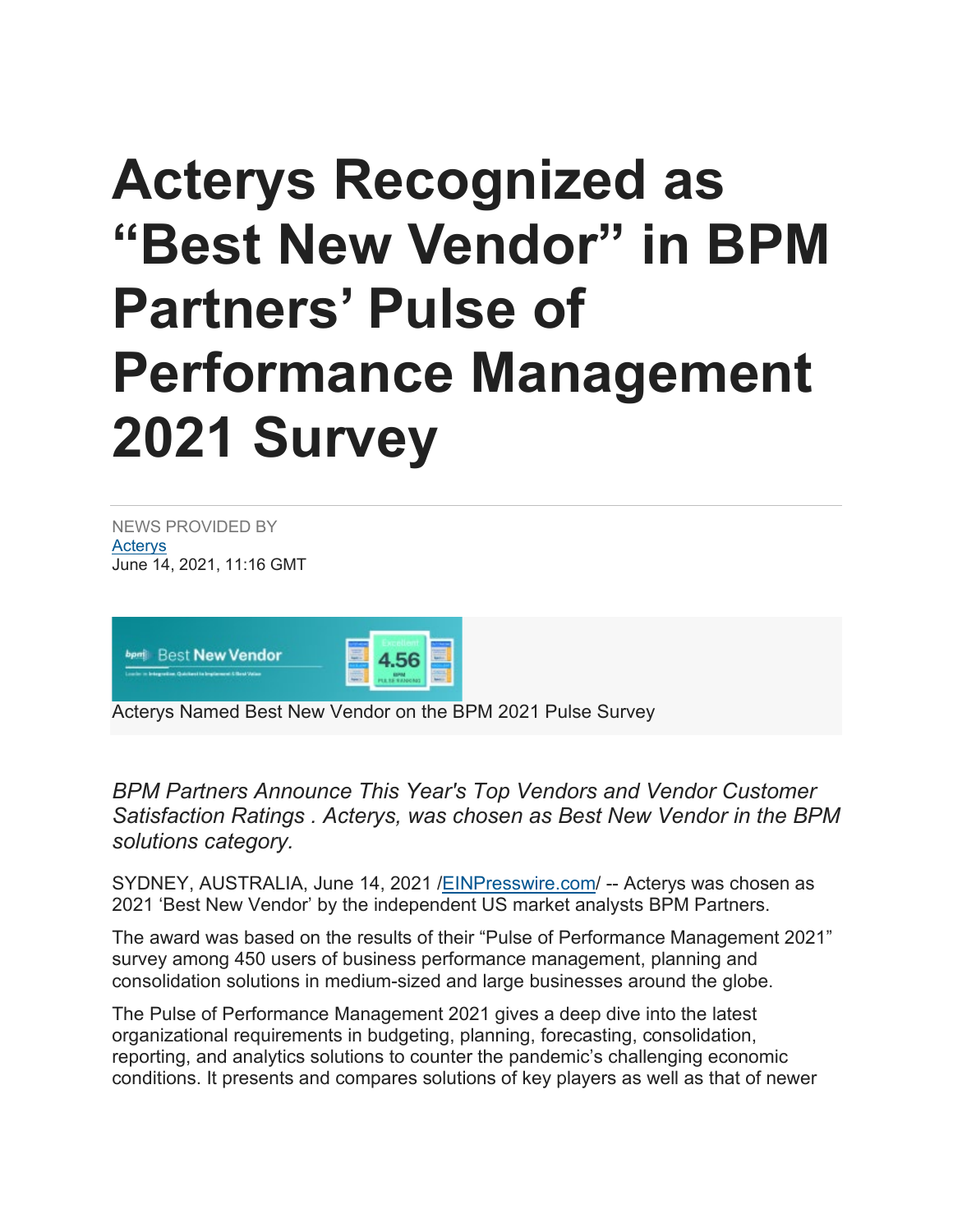vendors in terms of core functionalities such as Market Reputation, Price/Value, Integration, Product Flexibility, along with various market and customer success factors.

Each vendor is analyzed from ratings received directly from participants on a scale of one to five along with an overall rating.

Acterys was chosen as this year's winner based on Product Flexibility, Streamlined Integration, Low Total Cost Of Ownership, and Quick Implementation.

BPM Partner CEO Craig Schiff announced this year's results in a webcast broadcast from Stamford, Connecticut this week and shared the latest market trends in the business performance management market.

Among one of the most remarkable trends in the industry, the seamless integration of planning and consolidation with new, widely adopted self-service analytics solutions like Microsoft Power BI was announced. A concept that Acterys has pioneered since 2017.

In his address Craig Schiff elaborated on Acterys' success:

"Acterys fully leverages Microsoft technologies and provides analytics in conjunction with dynamic planning instantly available in a cloud or on-premise environment. An ideal platform for realizing digital transformation of finance and operational processes and gaining a holistic view and consolidated results across nearly any data source. What's unique about them is that they offer instantly available data models optimized for analytics and planning on most major accounting and SaaS platforms as well as a bidirectional integration with both Power BI and Excel."

Although it has been operating in the industry for only a few years, Acterys's [integrated,](https://www.acterys.com/how-to/)  [instant start approach](https://www.acterys.com/how-to/) has quickly managed to acquire more than 700 clients around the globe, many of which are stock-exchange listed large enterprises.

Martin Kratky, CEO of Acterys, says:

"The Best New Vendor" award based on actual customer feedback, conducted by reputable industry experts like BPM Partners is a tremendous recognition of the superhuman efforts of our teams around the world and a definitive encouragement that our strategy of providing fair priced solutions that provide instant value is recognized by the market.

Using a virtualized approach to multi-entity consolidation, Acterys eliminates the dependence on traditional extract, transform, and load approaches to data management. Offering smooth out-of-the-box Excel and Power BI integrations with multiple cloud and on-premise systems, Acterys leverages dynamic reporting and dashboard capabilities with pre-built templates to fully address dynamic planning needs.

## About BPM Partners

BPM Partners is an independent and privately-held advisory services firm that specializes in business performance management (BPM) solutions. The company helps organizations address their planning, operations, forecasting, reporting, consolidation, and analytics needs. BPM Partner's team of vendor-neutral experts identify challenges through a comprehensive methodology and consult them on their BPM initiatives by